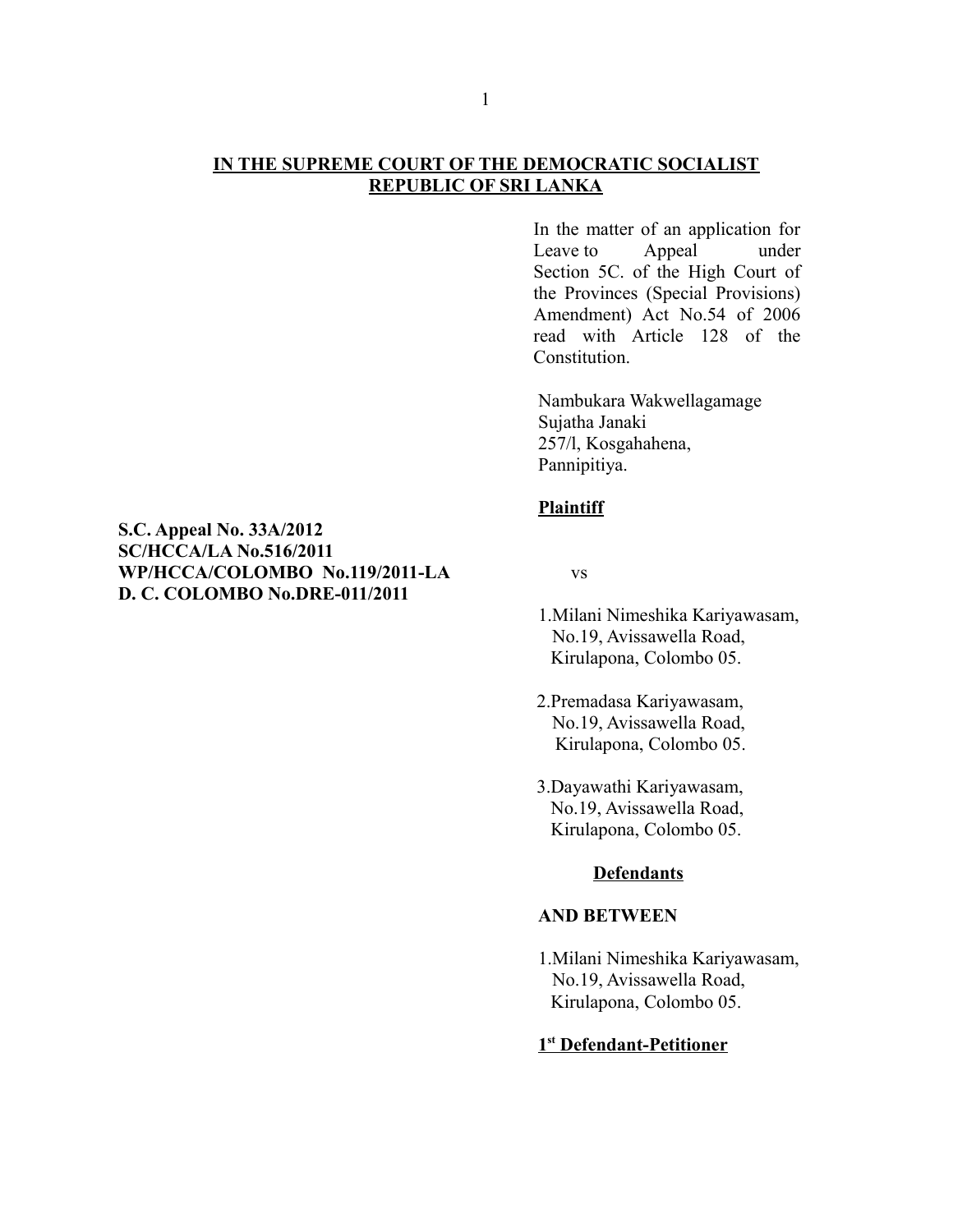2

vs

Nambukara Wakwellagamage Sujatha Janaki 257/l, Kosgahahena, Pannipitiya.

### **Plaintiff-Respondent**

#### AND NOW BETWEEN

 Premadasa Kariyawasam, No.19, Avissawella Road, K irulapona, Colombo 05.

 Dayawathi Kariyawasam, No.19, Avissawella Road, Kirulapona, Colombo 05.

## **2 nd & 3rd Defendant-Respondents**

# **AND NOW BETWEEN**

Milani Nimeshika Kariyawasam, No.19, Avissawella Road, Kirulapona, Colombo 05.

## **1 st Defendant-Petitioner-Appellant**

**vs.**

Nambukara Wakwellagamage Sujatha Janaki 257/l, Kosgahahena, Pannipitiya.

### **Plaintiff-Respondent-Respondent**

 Premadasa Kariyawasam, No.19, Avissawella Road, K irulapona, Colombo 05.

## **2 nd Defendant-Respondent-Respondent**

 Dayawathi Kariyawasam, No.19, Avissawella Road,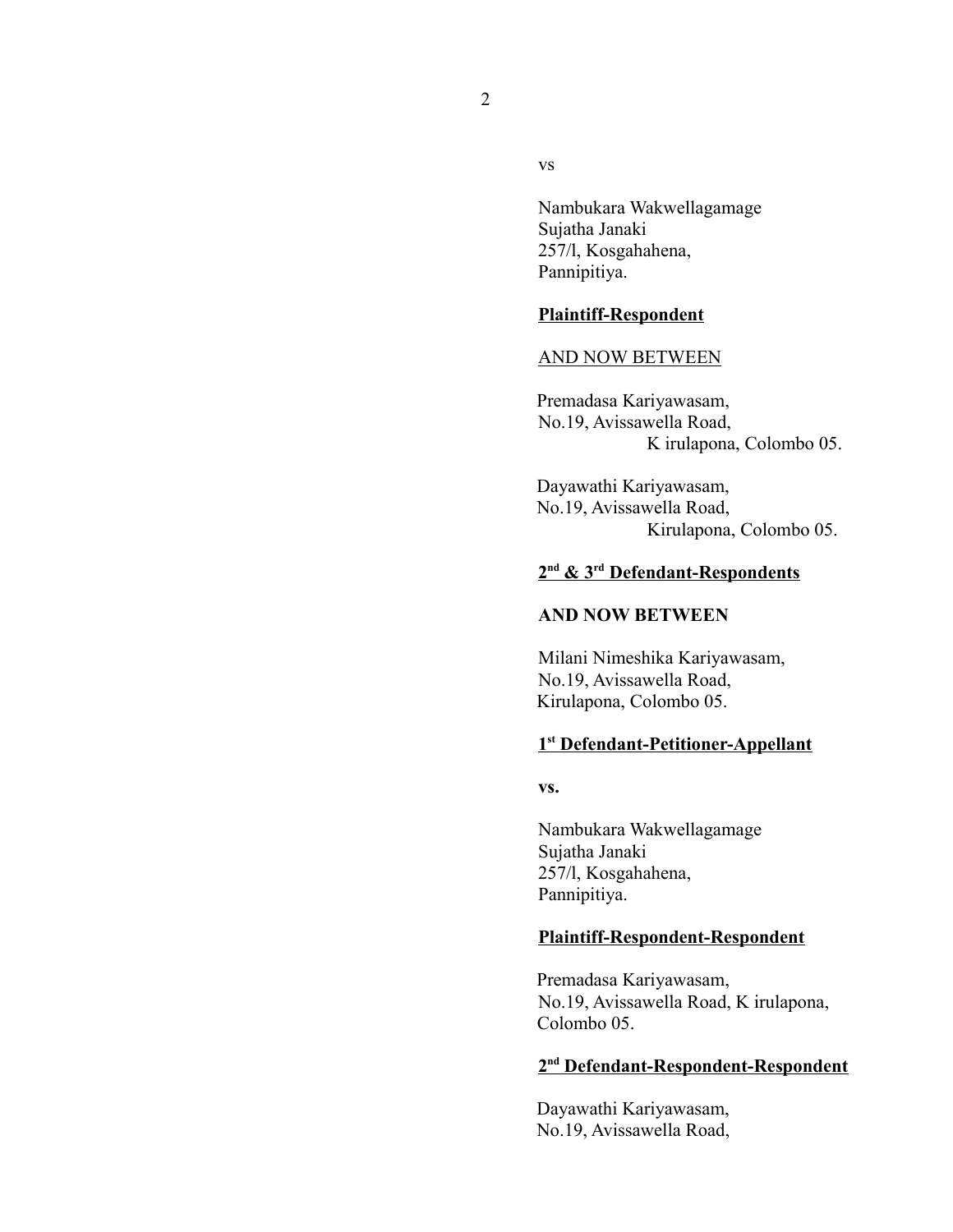|                                 | Kirulapona, Colombo 05.                                                                                                                                                                                                                                                                                   |
|---------------------------------|-----------------------------------------------------------------------------------------------------------------------------------------------------------------------------------------------------------------------------------------------------------------------------------------------------------|
|                                 | Presently at                                                                                                                                                                                                                                                                                              |
|                                 | 22/5/C, Nandimithra Place,<br>(Robert Drive), Colombo 06.                                                                                                                                                                                                                                                 |
|                                 | 3rd Defendant-<br>Respondent-Respondent.                                                                                                                                                                                                                                                                  |
| <b>Before</b>                   | Saleem Marsoof P C, J.<br>Chandra Ekanayake, J.<br>Sathyaa Hettige PC, J.                                                                                                                                                                                                                                 |
| Counsel                         | W.Dayaratne PC with R.Jayawardena for<br>the 1 <sup>st</sup> Defendant-Petitioner-Appellant<br>Ali Sabri, PC with Kasun Premaratne and<br>Nuwan Bopage for Plaintiff-Respondent<br>- Respondent<br>D.H.Siriwardena with Jayantha de Silva<br>for the 2 <sup>nd</sup> Defendant-Respondent-<br>Respondent. |
| Argued on                       | 21.12.2012 and<br>07.03.2013                                                                                                                                                                                                                                                                              |
| Written Submissions tendered on | 23.4.2012 AND 15.02.2013 (by the 1 <sup>st</sup><br>Defendant-Petitioner -Appellant)<br>19.6.2012 (by the 2 <sup>nd</sup> Defendant-<br>Respondent-Respondent.<br>25.5.2012 (By the Plaintiff-Respondent-<br>Respondent)                                                                                  |
| Decided on                      | 01.10.2013.                                                                                                                                                                                                                                                                                               |

3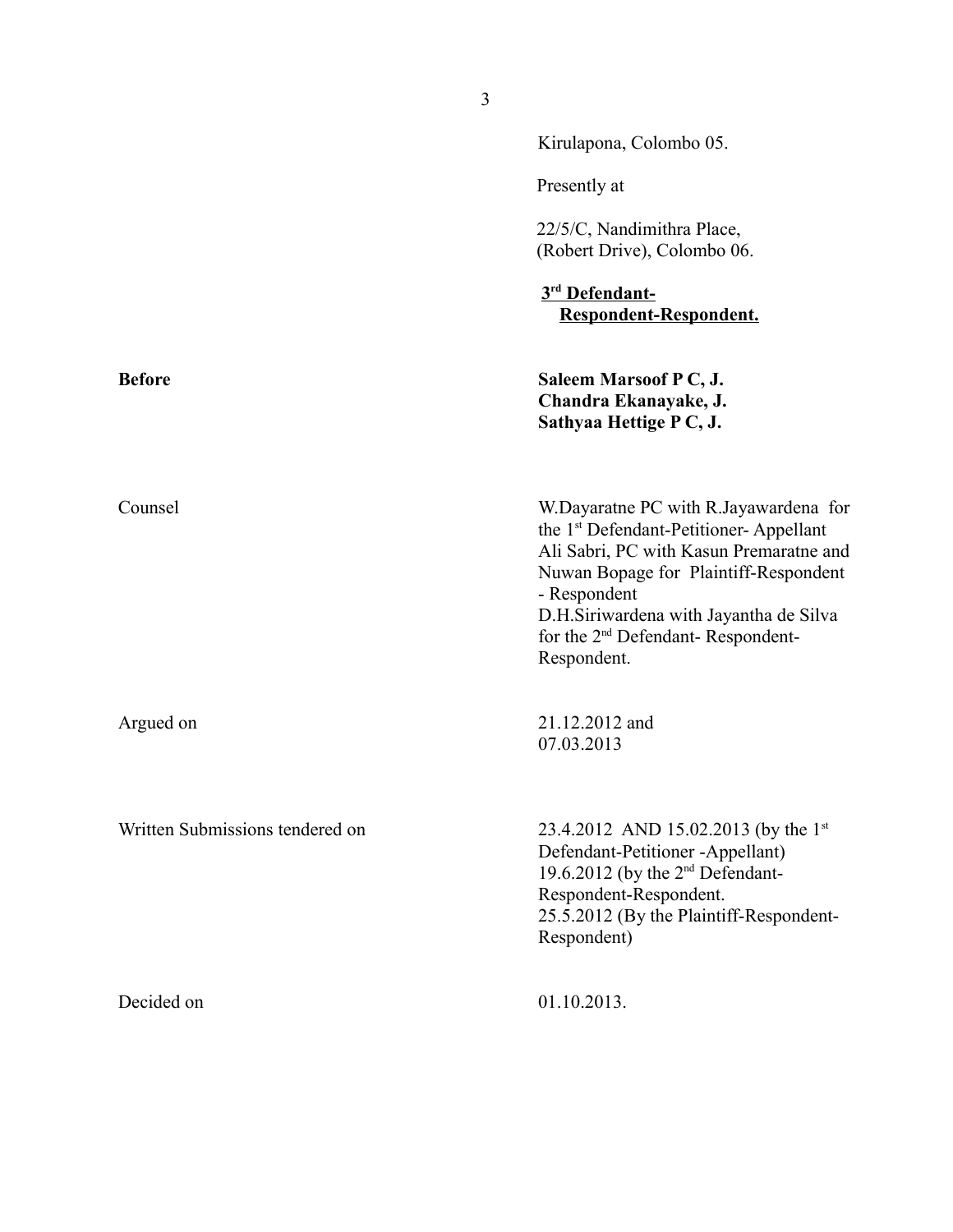### **Chandra Ekanayake, J.**

The 1st Defendant-Petitioner-Appellant (hereinafter sometimes referred to as the 1st Defendant) by her petition dated 08.12.2011 (filed together with her affidavit) had sought inter alia, leave to appeal against the order of the High Court of Civil Appeal of Western Province (Holden in Colombo) dated 06. 12. 2011 (P20) in Application bearing No.WP/HCCA/Col/119 / 2011/LA, to set aside the said order and the order of the learned Additional District Judge dated 20.10.2011(P18) in D.C. Colombo case No.DRE-011/2011 and to order the learned Additional District Judge to dismiss the plaint of the Plaintiff-Respondent-Respondent (hereinafter sometimes referred to as the plaintiff), on the preliminary objections raised by her in sub paragraphs (a) to (c) and (e) of the said petition. Further by sub paragraph (d) of the prayer to the said petition the 1st Defendant-Appellant had sought to vacate the interim injunctions issued by the said order dated 20.10.2011 in terms of prayer ' $\mathbf{\mathcal{Q}}$  'and ' $\mathbf{\hat{C}}$ ' of the plaint filed against her in the said D.C. Colombo case. The learned Judges of the High Court of Civil Appeal by the impugned order dated 06.12.2011 had refused leave to appeal against the order of the learned Additional District Judge dated 20.10.2011. This appeal has been preferred against the  $2<sup>nd</sup>$  order of the High Court of Civil Appeal (P20).

The learned Additional District Judge by order dated 20.10.2011 (P18) had proceeded to issue interim injunctions as per sub paragraphs  $\phi$ " and ' $\phi$ ' of the prayer to the plaint dated 24.03.2011 [P14(e)]. In terms of the above sub- paragraphs of the prayer to the plaint the aforesaid 2 interim injunctions appear to be as follows:

ඉ: මෙහි පහත උපලේඛණයේ විස්තර කර ඇති දේපල තෙවන පාර් ශ්වයකට වකිණිමෙන් සහ/හෝ බදු දීමෙන් සහ/හෝ කුලියට දීමෙන් සහ/හෝ උකස් කිරීමෙන් සහ/හෝ වෙනත් තෙවන පාර්ශවයක් භුක්තියේ පිහිටුවීමෙන් සහ/හෝ එකී දේපල කෙරෙහි තවත් පාර්ශවයක් වෙත අයිතිවාසිකම ඇති කරන්නාවූ කවර ආකාරයක හෝ කිුයාවක් සිදු කිරීමෙන් සහ/හෝ එකී දේපලේ පවත්තා ස්වභාවය (Status quo)වෙනස් වන ආකාරයේ කවර හෝ කියාවක් සිදු කිරීමෙන් විත්තිකරුවන් – ඇතුලු ඔවුන් මගින් සහ ඔවුන් යටතේ කටයුතු කරනු ලබන සේවක නියෝජිතාදී සියලුම දෙනා වලක්වන්නාවූ අතුරු ඉන්ජන්ෂන් තහනම් ආඥාවක් ලබා දෙන ලෙසත්.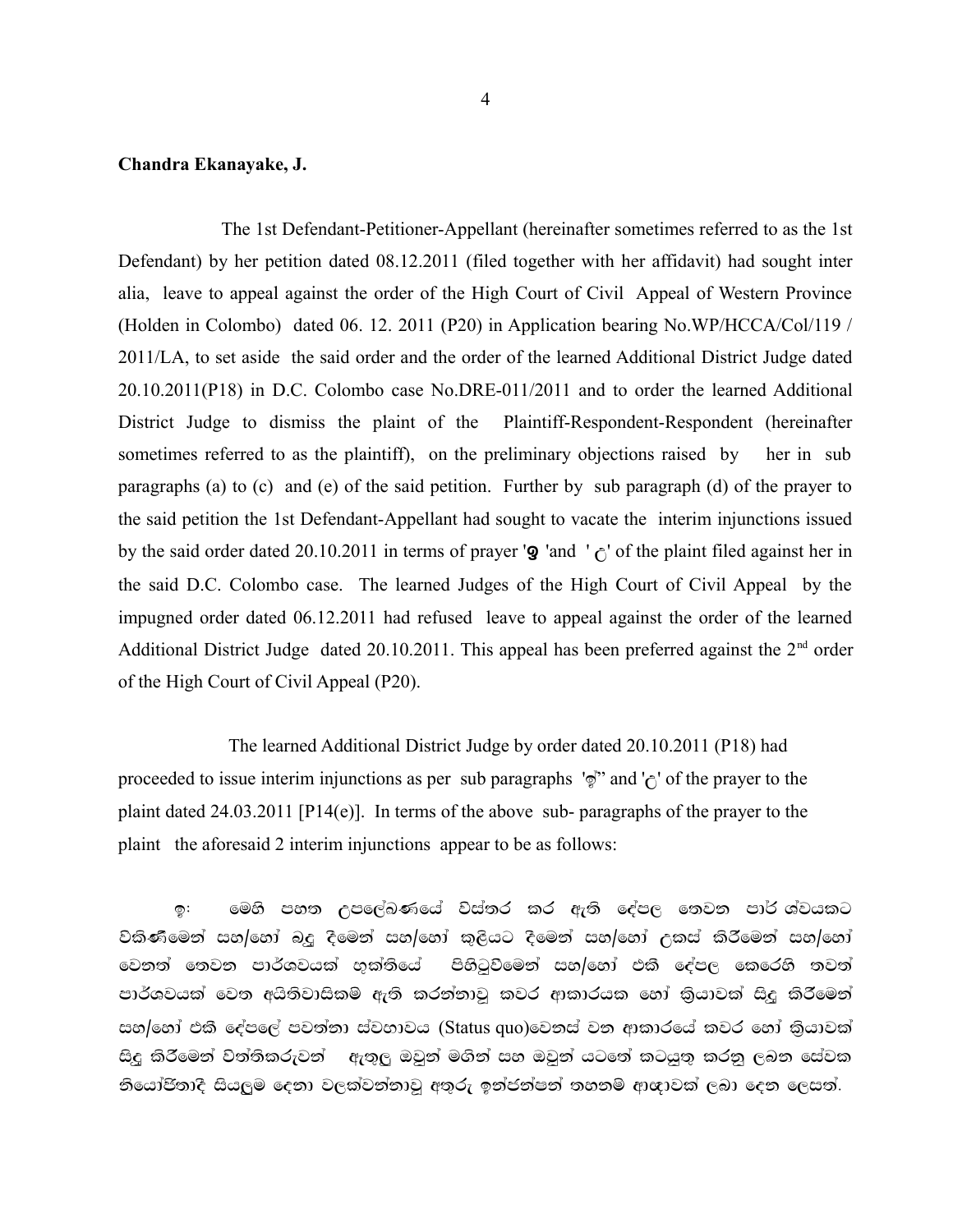$\mathfrak{g}$ : මෙහි පහත උපලේඛණයේ විස්තර කර ඇති දේපලේ අතවසරයෙන් රැදි සිටිමත් පැමණිලිකාරියගේ අයිතිය හබ කරන අතරතර එකී දේපලෙන් විත්තිකරුවන් අයුතු ලෙස පුයෝජන ලබා ගැනීම වැලැක්වීම සදහා එකී දේපලේ වත්තිකරුවන් ඇතුලු ඔවුන් මගින් සහ ඔවුන් යටතේ කටයුතු කරනු ලබන සේවක නියෝජිතාදී සියලුම දෙනා වාාපාරික කටයුතුවල තියැලීමෙන් සහ/හෝ එකී දේපලේ හක්තියේ සිටිමින් ලාභ පුයෝජන උපයා ගැනීමෙන් වළක්වන්නාවූ වූ අතුරු ඉන්ජන්ෂන් තහනම ආඥාවක් ලබා දෙන ලෙසත් $"$ .

By the petition filed in this Court dated  $08.12.2011$  the 1<sup>st</sup> Defendant-Appellant has sought to set aside the order of the learned Additional Judge dated 20.10.2011. When the above application was supported, this Court by its order dated 10.02.2012 had granted leave to appeal on the questions of law set out in sub paragraphs  $36(d)$  and  $36(g)$  of the said petition dated 08.12.2011. The aforementioned sub-paragraphs are reproduced below:

- (d) Have their Lordships misdirected when they held that the  $1<sup>st</sup>$  Defendant- Petitioner has sub-let the premises to the 2<sup>nd</sup> and 3<sup>rd</sup> Defendant-Respondents and thereby forfeited her tenancy when there is not a single document in proof of the said contention and furthermore, when the  $1<sup>st</sup>$  Defendant-Petitioner has clearly stated at the Sec.18A Inquiry that the  $2<sup>nd</sup>$  and  $3<sup>rd</sup>$  Defendant-Respondents do not live under her?
- g) Have their Lordships of the Civil Appellate High Court as well as the learned District Judge misdirected themselves by drawing the inference that the 1<sup>st</sup> Defendant-Petitioner has sub-let the premises to the  $2<sup>nd</sup>$  and  $3<sup>rd</sup>$  Defendant-Respondents in order to justify the issuing of interim injunctions against the  $1<sup>st</sup>$  Defendant-Petitioner, when the said inference is against the weight of the documentary evidence annexed with the Plaintiff-Respondent's plaint in D.C.Colombo case No. DRE-011/2011?

The basis of the plaint filed in the District Court was that the plaintiff had become the owner of the subject matter on the deed of gift bearing No.603 dated 03.03.1971 and same had been given on a lease agreement to one Francis whereby he had become the lawful lessee of the subject matter. Even after the expiry of the said lease agreement the aforesaid Francis had continued to be the tenant. On the death of said Francis one of his son**s** by the name K.T.Dayananda had continued the business carried on by his father (Francis) and continued to be the tenant of the plaintiff. The said Dayananda too had died on or about 25.12.1995 and by a last will supposed to have been left by him prior to his death his tenancy had been transferred to the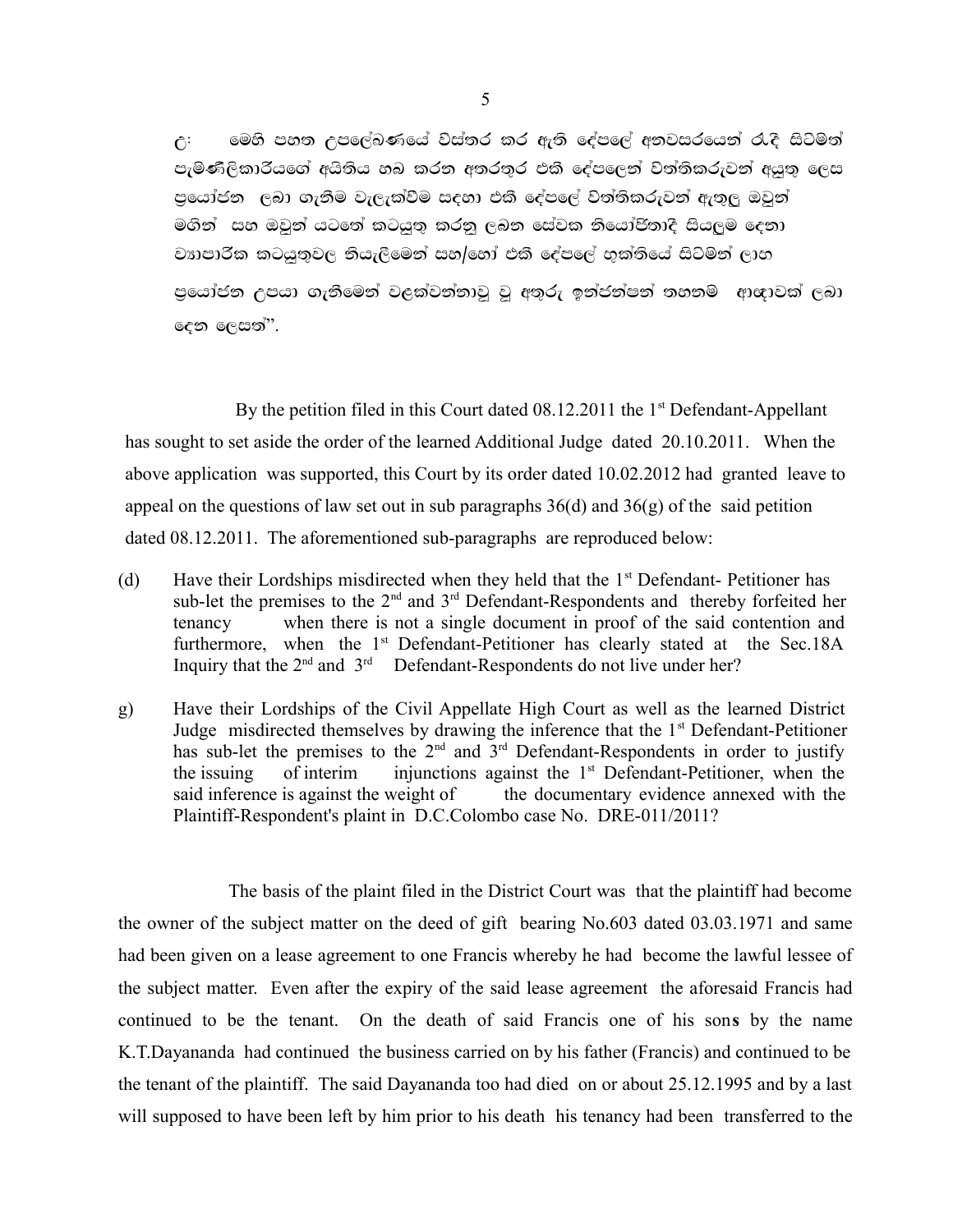1<sup>st</sup> defendant a minor at that time. Thus her first application had been made to the Rent Board through the executors of her dead father's last will. However, the 1<sup>st</sup> defendant subsequently had made another application to the Rent Board for a Certificate of Tenancy and had been successful and thereafter continued to be in the premises continuing with the bakery business of her dead father. The complaint of the plaintiff had been that the  $1<sup>st</sup>$  defendant without informing her has put the 2nd and 3rd defendants into possession of the subject matter under her as subtenants and 2<sup>nd</sup> and 3<sup>rd</sup> defendants are continuing with their business activities in the subject matter. In the above premises, the plaintiff had moved the District Court to grant a declaration to the effect that the  $1<sup>st</sup>$  defendant's tenancy came to an end due to operation of law and that the plaintiff is the rightful owner of the subject matter and the defendants be ejected from the aforesaid premises and interim injunctions as prayed for in sub paragraphs  $(\circledast)$  and  $(\circledast)$  of the prayer to the plaint.

The 1<sup>st</sup> defendant by his statement of objections whilst denying the averments in the plaint had moved for a dismissal of the application for interim injunctions. After inquiry the learned Additional District Judge by order dated 20.10.2011 (P18) had issued interim injunctions as prayed for. When this order was impugned in the Civil Appeal High Court by leave to appeal application bearing No.WP/HCCA/COL/119 /2011/LA, the learned High Court Judges by their order dated 06.12.2011 (P20) having refused leave to appeal had dismissed the application subject to costs. This is the order this appeal has been preferred from.

 It is to be observed that in P20 the learned High Court Judges had proceeded to hold that as per the tenancy Certificate (P4) issued by the Rent Board in respect of the subject matter to wit - premises No.19, Avissawella Road, Kirulapone, the  $1<sup>st</sup>$  defendant was the lawful tenant of the entire premises and the  $2<sup>nd</sup>$  and  $3<sup>rd</sup>$  defendants had come into occupation of 2 portions of the said premises under the 1<sup>st</sup> defendant. On the evidence that had been available before the Rent Board and also on a perusal of the available documentary evidence in this case, the  $2<sup>nd</sup>$  and  $3<sup>rd</sup>$ defendants appear to have come into occupation under the  $1<sup>st</sup>$  defendant. The main basis of the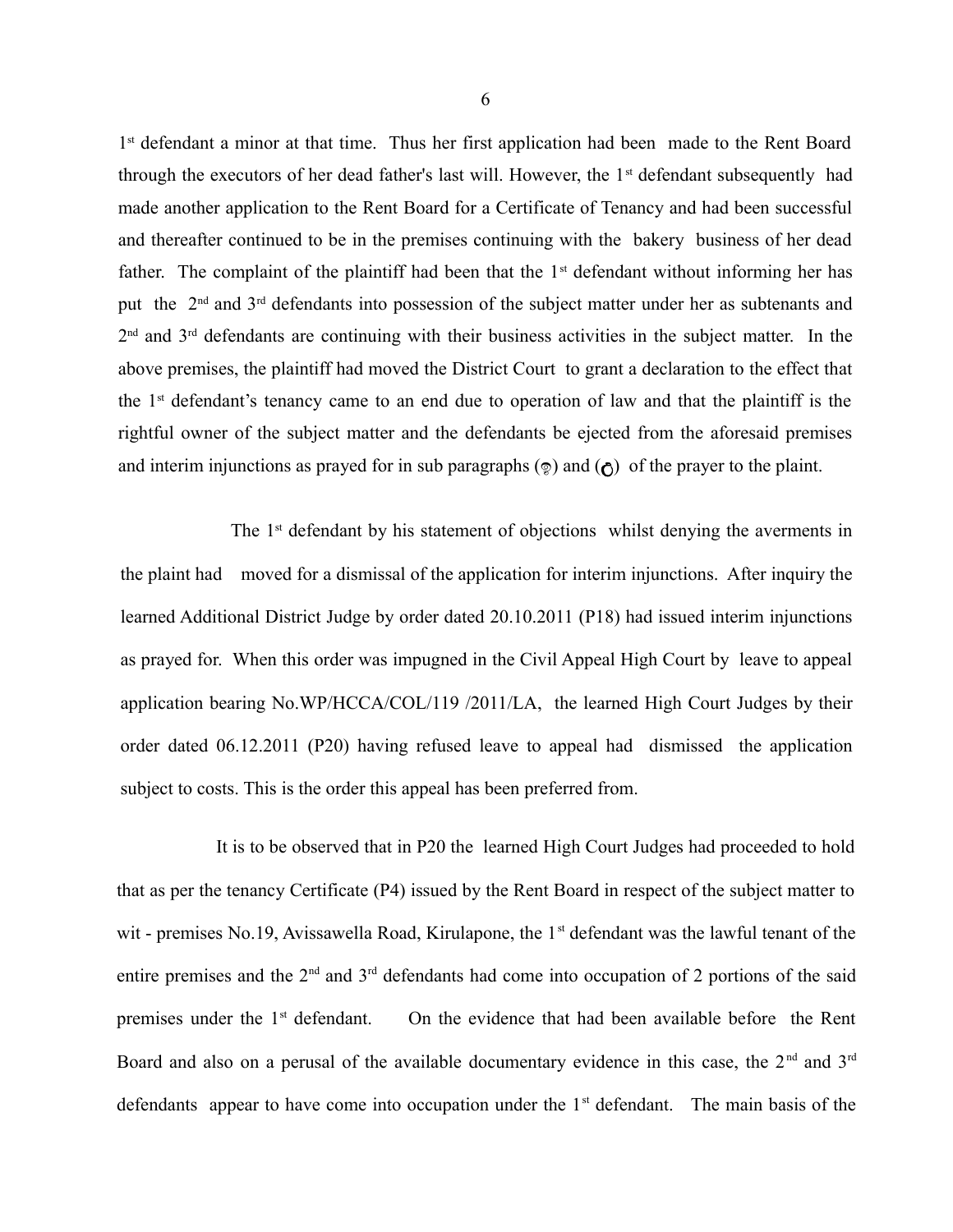findings of the learned High Court Judges appears to be that when the  $1<sup>st</sup>$  defendant's tenancy ended, the occupation of  $2<sup>nd</sup>$  and  $3<sup>rd</sup>$  defendants also becomes unlawful and as such the plaintiff' has successfully established a *prima facie* case in her favour.

I shall first advert to the preliminary objection raised by the  $1<sup>st</sup>$  defendant in the District Court and also when the leave to appeal application bearing No.WP/HCCA/Col - LA -119/2011 was supported before the Civil Appeal High Court. It had been on the premise that this application could not have been maintained without a non-settlement certificate obtained under the provisions of Section 7(1) of the Mediation Boards Act No. 72 of 1988. The aforesaid section is reproduced below:

Section 7(1)

"Where a Panel has been appointed for a Mediation Board area, subject to the provisions of subsection (2) no proceeding in respect of any dispute arising wholly or partly within that area or an offence alleged to have been committed within that area shall be instituted in, or be entertained by any court of first instance if:-

(a) the dispute is in relation to movable or immovable property or a debt, damage or demand, which does not exceed twenty five thousand rupees in value; or

(b) the dispute gives rise to a cause of action in a court not being an action specified in the Third Schedule to this Act; or

 (c) the offence is an offence specified in the Second Schedule to this Act, unless the person instituting such action produces the certificate of non-settlemet referred to in seciton 12 or section 14(2):

"Provided however that where the relief prayed for in an action in respect of any such dispute includes a prayer for the grant of any provisional remedy under Part V of the Civil Procedure Code, or where a disputant to any dispute in respect of which an application has been made under section 6 subsequently inistitutes and action in any court in respect of that dispute including a prayer for a provisional remedy under Part V of the Civil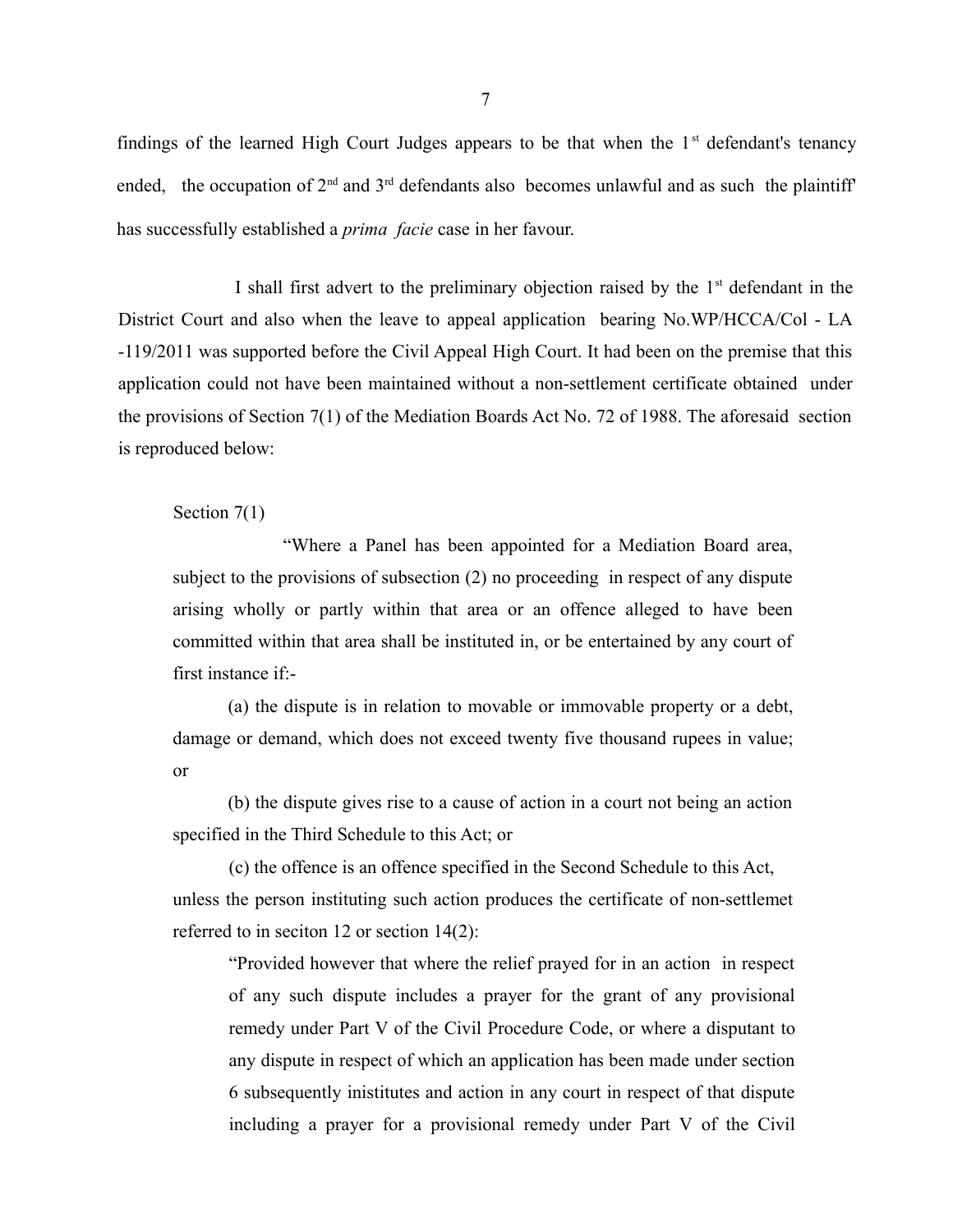Procedure Code, the court may entertain and determine such action in so far as it relates only to the grant of such provisional remedy. After such determination, the court shall :-

- (a) ............
- $(b)$  ...........
- (2) ......................."

On a plain reading of the above section it is manifestly clear that if the relief prayed for in an action in respect of any dispute includes a prayer for the grant of any provisional remedy under Part V of the Civil Procedure Code, the Court may entertain and detemine such action in so far as it relates to the grant of such provisional remedy. In the case at hand the prayer includes a provisional remedy under Part V of the Civil Procedure Code. As such the conclusion of the High Court Judges to the effect that since there is an application for interim injunction matter could be proceeded with, in the absence of the certificate of non-settlement is correct.

 A party who seeks an interim injunction as a rule, would be able to satisfy Court on three requirements viz;

- (i) Has the plaintiff made out a *prima facie* case?
- (ii) Does the balance of convenience lie in favour of the plaintiff?
- (iii) Do the conduct and dealings of the parties justify the grant of the same. In other words do equitable considerations favour the grant of the same.

The line of authorities on interim injunctions would amply demonstrate that, first and foremost thing that should be satisfied by an applicant seeking an interim injunction is: "has the applicant made out a prima-facie case?" That is, it must appear from the plaint that the probabilities are such that plaintiff is entitled to a judgement in his favour.

In other words the plaintiff must show that a legal right of his is being infringed and that he will probably succeed in establishing his rights. A prima facie case - does not mean a case which is proved to the hilt but a case which can be said to be established if the evidence which is led in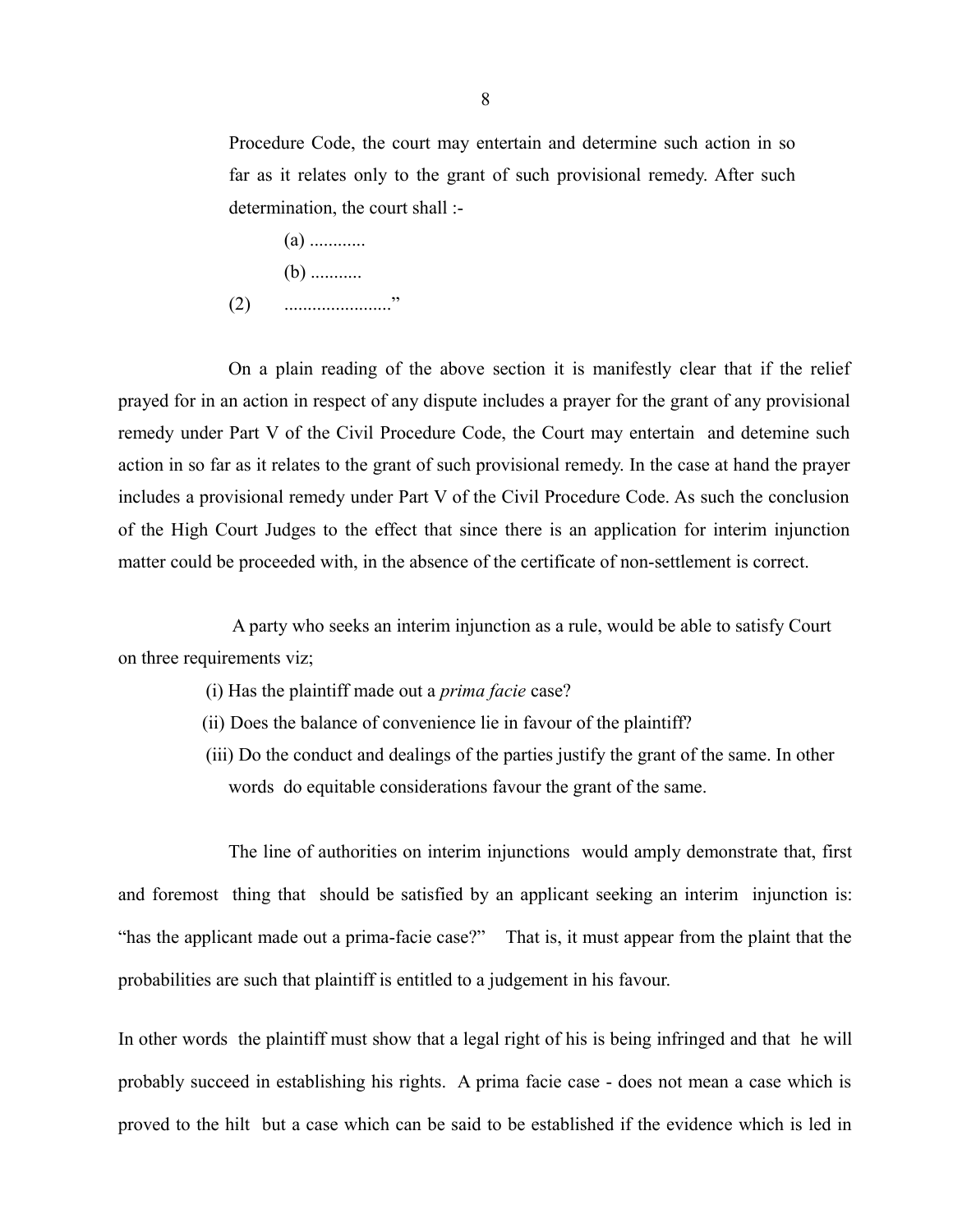support of the same were believed and accepted. In the case of Martin Burn Ltd., v. R.N.Banerjee, (AIR) 1958 SC 79 at 85: the Supreme Court of India (Bhagwati, J) had opted to outline the ambit and scope of connotation "prima-facie" case as follows:-

"A prima facie case does not mean a case proved to the hilt but a case which can be said to be established if the evidence which is led in support of the same were believed. *While determining whether a prima facie case had been made out the relevant consideration is whether on the evidence led it was possible to arrive at the conclusion in question and not whether that was the only conclusion which could be arrived at on that evidence."*

In ascertaining whether a plaintff was successful in establishing a *prima facie* case the pronouncement by Dalton, J. (at page 34) in the case of Jinadasa vs. Weerasinghe (31 NLR 33) would lend assistance. Per Dalton, J., whilst adopting the language of Cotton L.J. in Preston Vs. Luck (Supra) (1884) 24 CH.497:

> " In such a matter court should be satisfied that there is a serious question to be tried at the hearing and that on the facts before it there is a probability that the plaintiff are entitled to relief."

In this regard it would also be pertinent to consider the decision in F.D.Bandaranaike vs. State Film Corporation (1981 2 SLR 287) wherein the following principle of law was enunciated with regard to the sequential tests that should be applied in deciding whether or not to grant an interim injunction, namely:

- 'has the plaintiff made out a strong *prima facie* case of infringement or imminent infringement of a legal right to which he has title, that is, that there is a question to be tried in relation to his legal rights and that the probabilities are that he will win.
- in whose favour is the balance of convenience,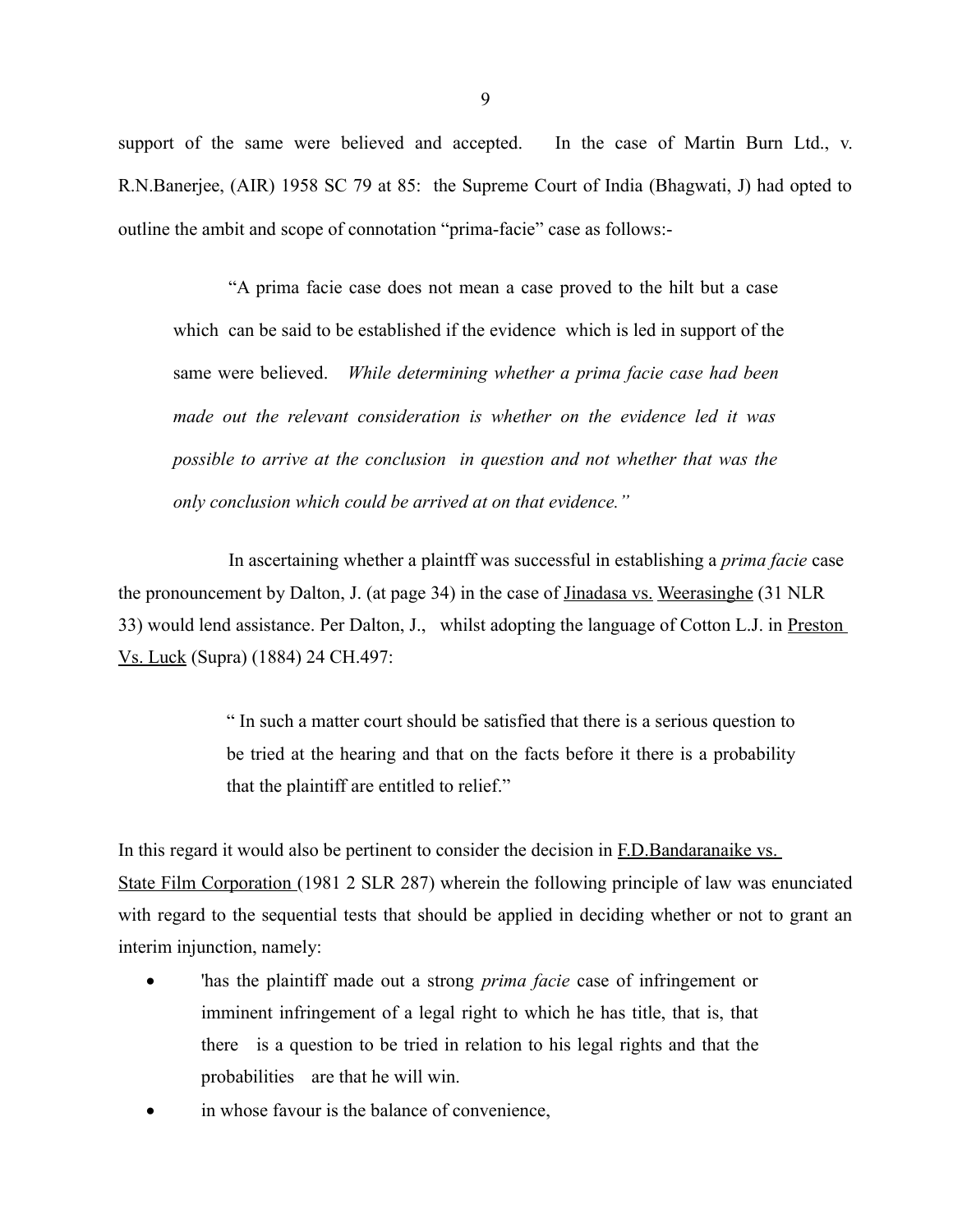as the injunction is an equitable relief granted in the discretion of the Court do the conduct and dealings of the parties justify grant of the injunction.'

Further in the case of Gulam Hussain vs. Cohen (1995 2 SLR) per S.N.Silva,J. (P/CA), (as then he was) at page 370:

> "The matters to be considered in granting an interim injunction have been crystallized in several judgments of this Court and of Supreme Court. In the case of Bandaranaike vs. The State Film Corporation Soza J., summarized these matters as follows:

> In Sri Lanka we start off with a *prima facie* case that is, the applicant for an interim injunction must show that there is a serious matter in relation to his legal rights, to be tried at the hearing and that he has a good chance of winning. It is not necessary that the Plaintiff should be certain to win. It is sufficient if the probabilities are he will win."

When considering whether an applicant for an interim injunction has passed the test of establishing a prima facie case, the Court should not embark upon a detailed and full investigation of the merits of the parties at this stage. But, it would suffice if the applicant could establish that probabilities are that he will win. In this regard assistance could also be derived from the decision in Dissanayake vs Agricultural and Industrial Corporation 1962 - 64NLR 283. Per H.N.G. Fernando J., (as he then was) in the above case at page 285:-

" The proper question for decision upon an application for an interim injunction is 'whether there is a serious matter to be tried at the hearing' (Jinadasa vs. Weerasinghe<sup>1</sup>). If it appears from the pleadings already filed that such a matter does exist, the further question is whether the circumstances are such that a decree which may ultimately be entered in favour of the party seeking the injunction would be nugatory or ineffective if the injunction is not issued."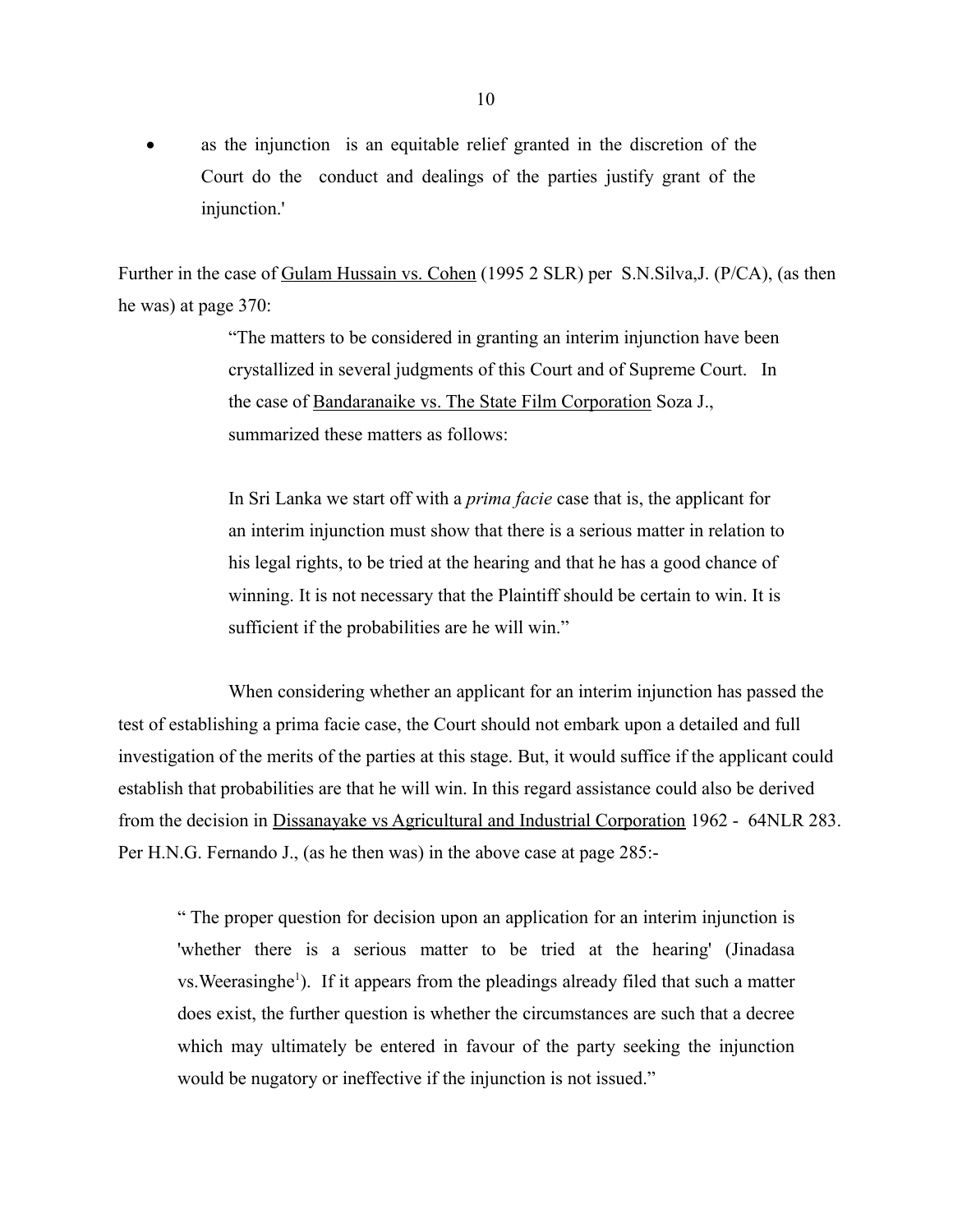Perusal of the Additional District Judge's Order (P18) reveals that his conclusion was mainly based on the footing that it had been revealed even at the inquiry before the Rent Board that there had been no evidence even in 2004 to establish that the business was not carried on by the  $1<sup>st</sup>$  defendant or any one on her behalf. By the document marked as A12 (which is same as P4) i.e. the order of the Rent Board of Colombo in application No. 27454, the applicant namely - M.N.Kariyawasam (present 1<sup>st</sup>defendant) was issued a Tenancy Certificate bearing No.5753. The appeal preferred against this to the Rent Control Board of Review also had been dismissed as per P9. On the material that had been available the conclusion of the District Court is not erroneous. The subject matter appears to be the same and in my view the learned District Judge could not have arrived upon a finding different to that.

. Further it is to be observed that as per the Tenancy Certificate (p4) issued by the Rent Board, the premises were No.19 in its entirety. Thus it becomes amply clear that the tenant of premises No.19 was the 1<sup>st</sup> defendant. But  $2<sup>nd</sup>$  and  $3<sup>rd</sup>$  defendants who had come into possession of portions of the said premises bearing No.19 had disputed plaintiff's rights to the premises and further the 1<sup>st</sup> defendant does not appear to have offered any explanation at all as to how the  $2<sup>nd</sup>$  and  $3<sup>rd</sup>$  defenants came into possession of the premises of which  $1<sup>st</sup>$  defendant was the sole tenant. In the above backdrop the conclusion of the learned District Judge to the effect that the  $1<sup>st</sup>$  to  $3<sup>rd</sup>$  defenants all were in unlawful and wrongful possession of the subject matter in violation of the provisions of the Rent Act appears to be correct.

Once the Applicant has established the existence of the *prima facie* case, then only the balance of conveneince has to be considered. Per Soza,J. In F.D.Bandaranayake vs. The State Film Corporation at p303 - "If a prima facie case has been made out we go on and consider where the balance of convenience lies". In other words Court will have to weigh the comparative mischief and/or hardship which is likely to be caused to the applicant by refusal of the injunciton and whether it would be greater than the mischief which is likely to be caused to the opposite party by granting the same. Undoubtedly granting of interim injunctions is at the discretion of the Court. It being a discretionary remedy when granting or refusing same, discretion has to be exercised reasonably, judiciously and more particularly, on sound legal principles after weighing the conflicting probabilities of both parties. If the Court is of the opnion that the mischief which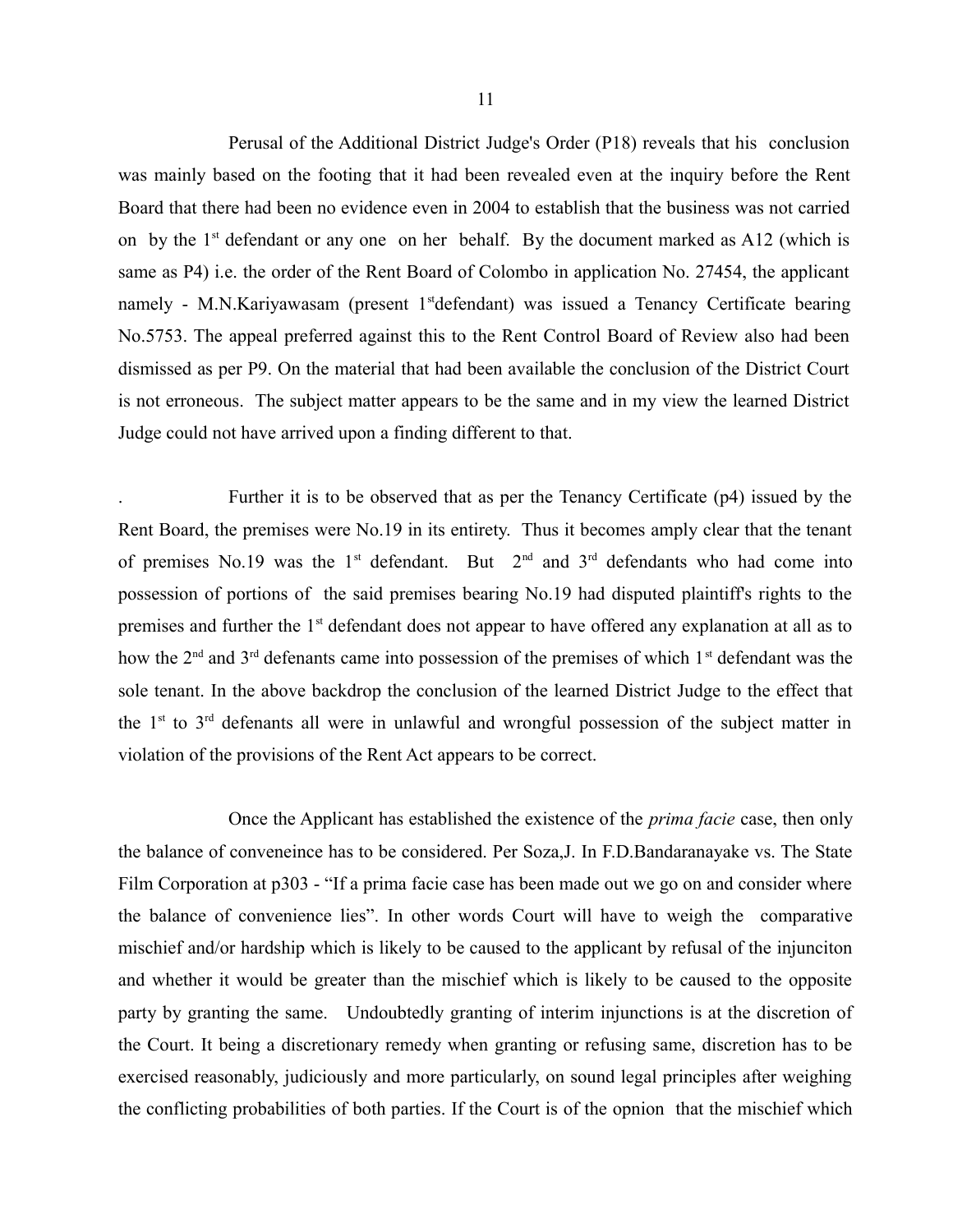would likely to be caused to the applicant by refusing the injunction is greater than the loss that is likely to be suffered by the opposite party in granting the same, the inevitable conclusion of the Court has to be that balance of convenience favours the applicant. Then the Court should proceed to grant the interim injunction. An examination of facts and circumstances in the case at hand would amply demonstrate that when the defendants are in wrongful possession violative of the provisions of the Rent Act, in the event of refusal of the injunction, the damage the plaintiff would suffer would be greater than the damage/mischief if any, that would be suffered by the defendants, in the event of granting the injunction. Thus balance of conveneice in this instance favours the grant of interim injunctions.

What arises for consideration next is, 'do the conduct and dealings of the parties justify the grant of the interim injunction?' In other words do equitable considerations favour the issuance of the injunction. Having considered the facts and circumstances of this case and the analysis of the learned District Judge I am inclined to take the view that conduct and dealings of the parties justify the grant of the interim injunctions.

Further it is observed that both the District Court and the Civil Appeal High Court had laid stress on the fact that when a tenant or a lessee becomes an unlawful possessor, he cannot be allowed to obtain the benefit of such wrongdoings. The learned High Court Judges too had relied on the principles of law enunciated in the two decisions, viz – Seelawathie Mellawa v. Millie Keerthiratna and Subramaniam vs Shabdeen. In the case of Seelawathie Mellawa V Millie . Keerthiratne 1982 1SLR - 1 SLR 384 it was observed by Victor Perera, J. (Wanasundera, J. and Wimalaratne, J. Agreeing) at P389 that :

"An injunction is the normal way of stopping a wrongdoer from obtaining the benefit of such wrongdoing to the detriment of the aggrieved party"

Further at page 391 – per Victor Perera, J. ;

 "............. However , the District Judge had addressed his mind to the underlying principle that if a person in unlawful possession could not be ejected pending trial, he could still be restrained from taking any benefits arising out of such wrongful possession. Otherwise the Court would be a party to the preserving for the defendant-appellant a position of advantage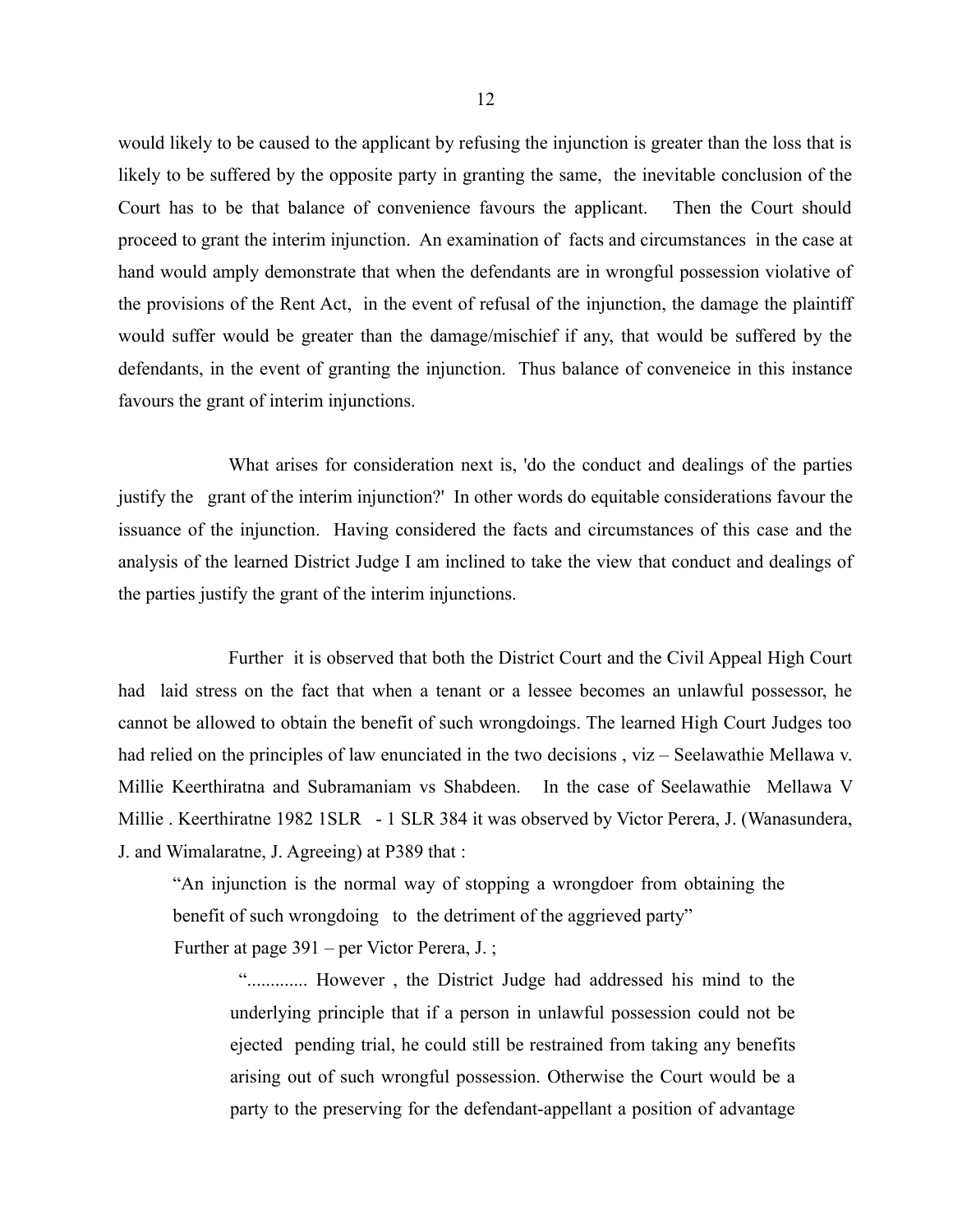brought about by her own unlawful or wrongful conduct".

In the case of Subramaniam vs. Shabdeen (1984)1 Sri L R 48 also it was held as follows:

"The plaintiff had established a strong prima facie case to his entitlement to carry on the business and the violation of his rights. It would not be just to confine the plaintiff to his remedy in damages. An interim injuction must be granted to stop the wrongdoer from obtaining the benefits arising from his own wrongful conduct. The application to dissolve the injunction therefore could not succeed".

Further at pg: 56 0f the same judgement Thambiah,J has observed that:-

" There is this further principle that an injuctuion would issue to stop a wrongdoer from obtaining benefits arising out of his wrongful conduct.If a person in unlawful possession could not be ejected pending trial, he could still be restrained from taking any benefits arising out of such wronfgul possession, otherwise the Court would be a party to the preserving for such person a position of advantage brought about by his own unlawful or wrongful conduct (Victor Perera , J. In seelawathie Mallawa v. Millie Keerthiratne (5).

 In the case at hand too when the defendants appear to be in wrongful possession of the subject matter they cannot be allowed to obtain the benefits of their wrong doings. The nature of the interim injunction sought by sub paragraph  $(\hat{\sigma})$  of the prayer to the plaint is to restrain the defendants from obtaining any benefits from their wrongdoings. Therefore the District Judge was correct in granting the said injunction.

It is needless to stress the importance of the need to preserve status-quo. The primary purpose of granting intreim injunctions is to preserve the status quo of the subject matter in dispute until legal rights and conflicting claims of the parties are adjudicated or decided upon. The underlying object of granting temporary injunctions is to maintain and preserve *status quo* at